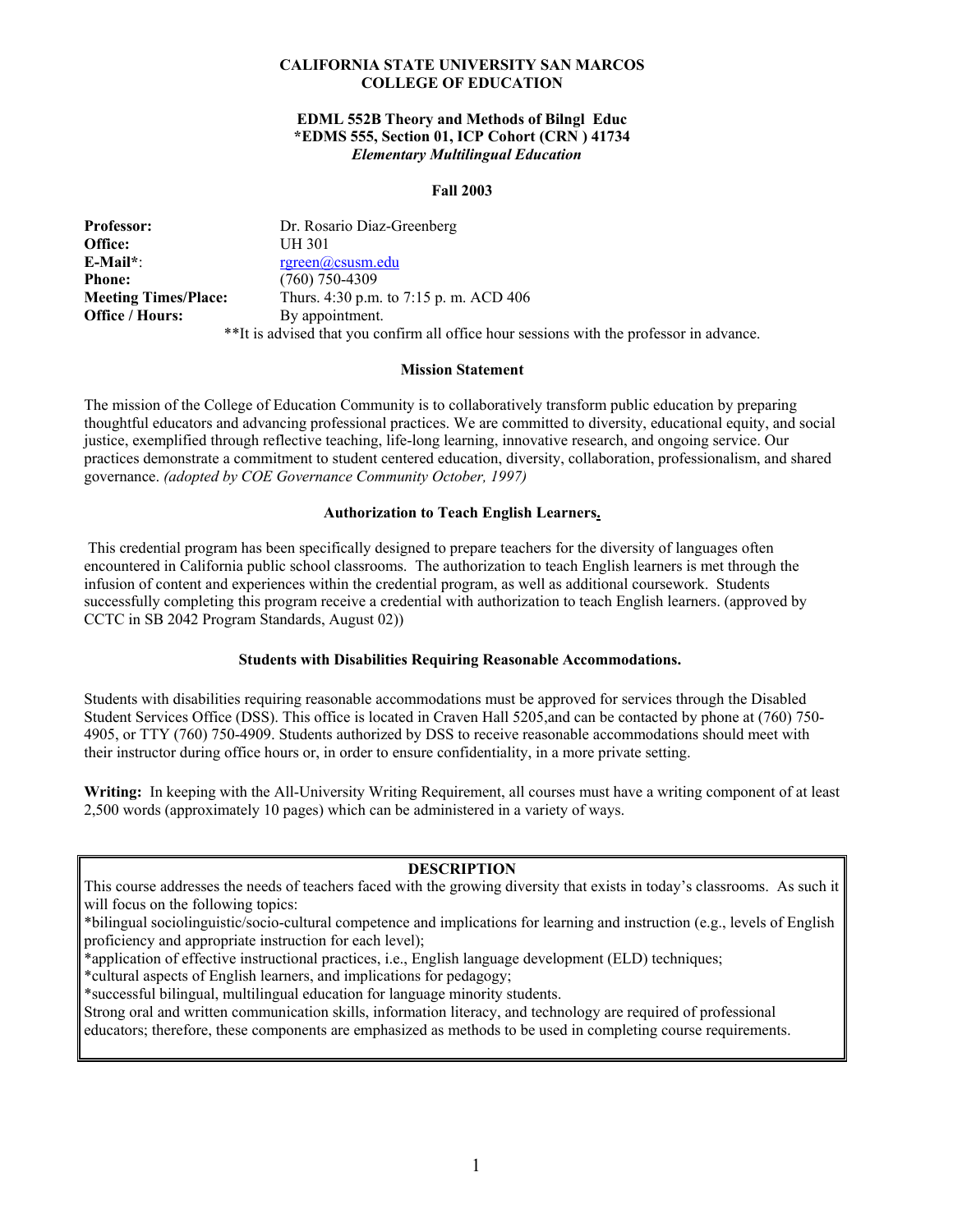## **OBJECTIVES**

Students completing EDMS 555 will be able to demonstrate the following:

- Explain the basic terms, philosophies, problems, politics, issues, history and practices related to the education of language minority persons in California and the US.
- Explain the existing pupil identification, assessment, and language reclassification or re- designation requirements for the state of California (e.g., LAS, CELDT, etc.).
- Explain how the current laws (Prop. 227, ELD standards, CELDT, re-designation procedures, etc.) affect the education of English language learners.
- Explain the theoretical bases upon which bilingual education is founded and the most important goals of bilingual education.
- Explain the major research outcomes of bilingual education and other comparative programs.
- Explain the various models of English language development (English-only and bilingual education models), and the interrelationships between them (e.g., the different and coordinated roles of bilingual education and English as a second language in English language development).
- Explain and demonstrate various English Language Development methods and strategies.
- Explain the basic competencies related to language acquisition and language development that are necessary to possess an authorization to teach English Learners.

### **Standard Alignment**

The course objectives, assignments, and assessments have been aligned with the CTC standards for Multiple Subjects Credential. Please be sure to incorporate artifacts from this class into your final comprehensive portfolio. The following standards are addressed in this class:

**Standard 3:** Relationship between Theory and Practice **Standard 4:** Pedagogical Thought and Reflective Practice **Standard 5**: Equity, Diversity, and Access to the Core Curriculum **Standard 7.a.b:** Preparation to Teach Reading-Language Arts **Standard 8:** Pedagogical Preparation for Subject-Specific Content Instruction **Standard 11.c :** Preparation to use Educational Ideas and Research **Standard 13:** Preparation to Teach English Learners

## **Teacher Performance Expectation (TPE) Competencies**

This course is designed to help teachers seeking the Multiple Subjects Credential to develop the skills, knowledge, and attitudes necessary to assist schools and district in implementing effective programs for all students. The successful candidate will be able to merge theory and practice in order to realize a comprehensive and extensive educational program for all students. The following TPE's are addressed in this course:

## **Primary Emphasis**

**TPE 1:** Specific Pedagogical Skills for Subject Matter Instruction **TPE 4:** Making Content Accessible **TPE 5:** Student engagement **TPE 7:** Teaching English Learners

## **Secondary Emphasis:**

**TPE 3:** Interpretation and Use of Assessments

- **TPE 6:** Developmentally Appropriate Teaching Practices
- **TPE 11:** Social Environment
- **TPE 14**: Educational Technology
- **TPE 15**: Social Justice and Equity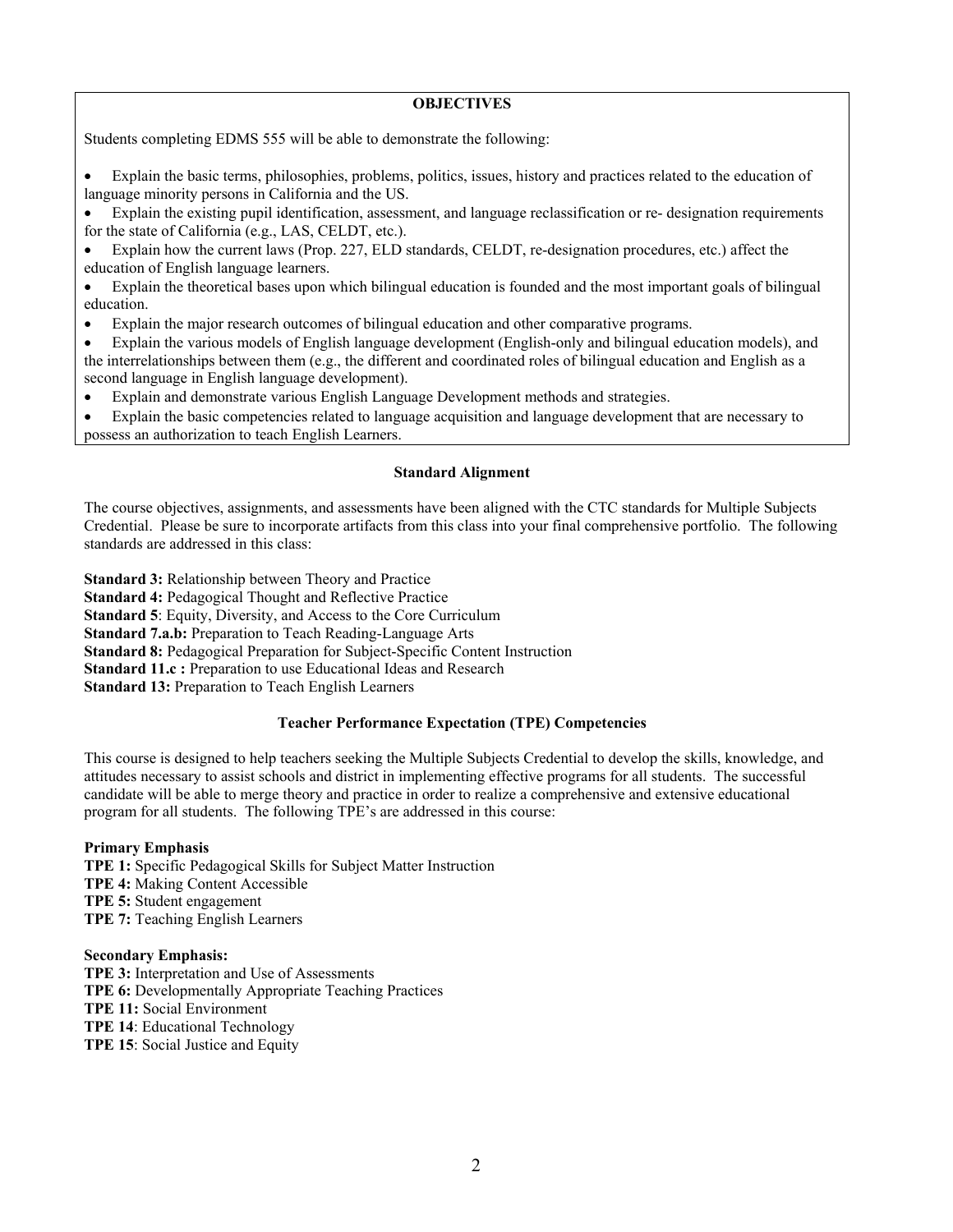The Governance Community of the College of Education adopted the following policy on 12/19/97:

#### **Attendance Policy**

Due to the dynamic and interactive nature of courses in the College of Education, all students are expected to attend all classes and participate actively. At a minimum, students must attend more than 80% of class time, or s/he **may not receive a passing grade** for the course at the discretion of the instructor. If two class sessions are missed, or if the student is late (or leaves early) more than three sessions, s/he cannot receive a grade of "A." If three class sessions are missed, the highest possible grade that can be earned is a "C+." If extenuating circumstances occur, the student should contact the instructor as soon as possible to make appropriate arrangements.

1. The course deals with complex material processed in a variety of ways. Structured interactions, group processes, oral presentations, guided discussion of readings, and self-disclosure exercises are the norm. **Students are expected to have read assigned materials by the date indicated in the syllabus, and should be prepared to discuss readings individually or in variously structured groups.** The degree of your engagement in these processes forms the basis for points assigned. Due to the fast paced and highly interactive nature of the course, regular attendance and full participation are expected: teaching and learning is difficult (if not impossible) if one is not present for and engaged in the process. Therefore, College Policy is amplified as follows: 1. Missing more than 1 class meetings will result in the reduction of one letter grade. (1 absence = A; 2 absences = B; 3 absences = C+)

 2. Arriving late or leaving early on more than two occasions will result in the reduction of one letter grade. 3. Illness and emergency circumstances will be negotiated on a case-by-case basis. Students are expected to establish appropriate personal, academic and career-ladder priorities. These measures should not be considered punitive. Rather, they should be viewed as taking appropriate individual responsibility for one's own learning in a democratic, collaborative and reciprocal-learning environment.

#### **GRADING**

*Grading Scale:* A=90+, B=80-89, C+=77-79, C=70-76, D=60-69, F=59 or lower. Plus and minuses are not given.

*Submission Schedule:* Work submitted late, but within one week of the due date, will be reduced by one letter grade. Work received over one week late receives no credit. Please make sure to turn in all assignments in a timely manner. Otherwise, your grade will be lowered.

*Grading Emphasis*: Each written assignment will be graded approximately 80% on content and context (detail, logic, synthesis of information, depth of analysis, etc.), and 20% on mechanics (grammar, syntax, spelling, format, uniformity of citation, etc.). All citations will use APA format.

## **GENERAL CONSIDERATIONS**

*Outcomes and Standards:* The context for and scope of this course is aligned with standards for the Cross-cultural Language and Academic Development (CLAD) endorsement, as articulated by the California Commission on Teacher Credentialing, and as approved by the faculty of the College of Education. Further consideration has been given to the alignment of standards for multicultural education as articulated by the National Council for Accreditation of Teacher Education (NCATE), the Interstate New Teacher Assessment and Support Consortium (INTASC), and the National Board for Professional Teaching Standards (NBPTS). Emphasis is placed on learning outcomes (what you know and can demonstrate) rather than on inputs (putting in "seat time", meeting minimum criteria for assignments, checking off tasks and activities), and how these outcomes correspond to your potential to enhance student learning as a new teacher.

*Academic Honesty:* It is expected that each student will do his or her own work, and contribute equitably to group projects and processes. If there is any question about academic honesty, consult the University Catalog.

*Appeals:* Every student has the right to appeal grades, or appeal for redress of grievances incurred in the context of any course. Disputes may be resolved informally with the professor, or through the formal appeal process. For the latter, consult Dr. E. Oliver, Associate Dean.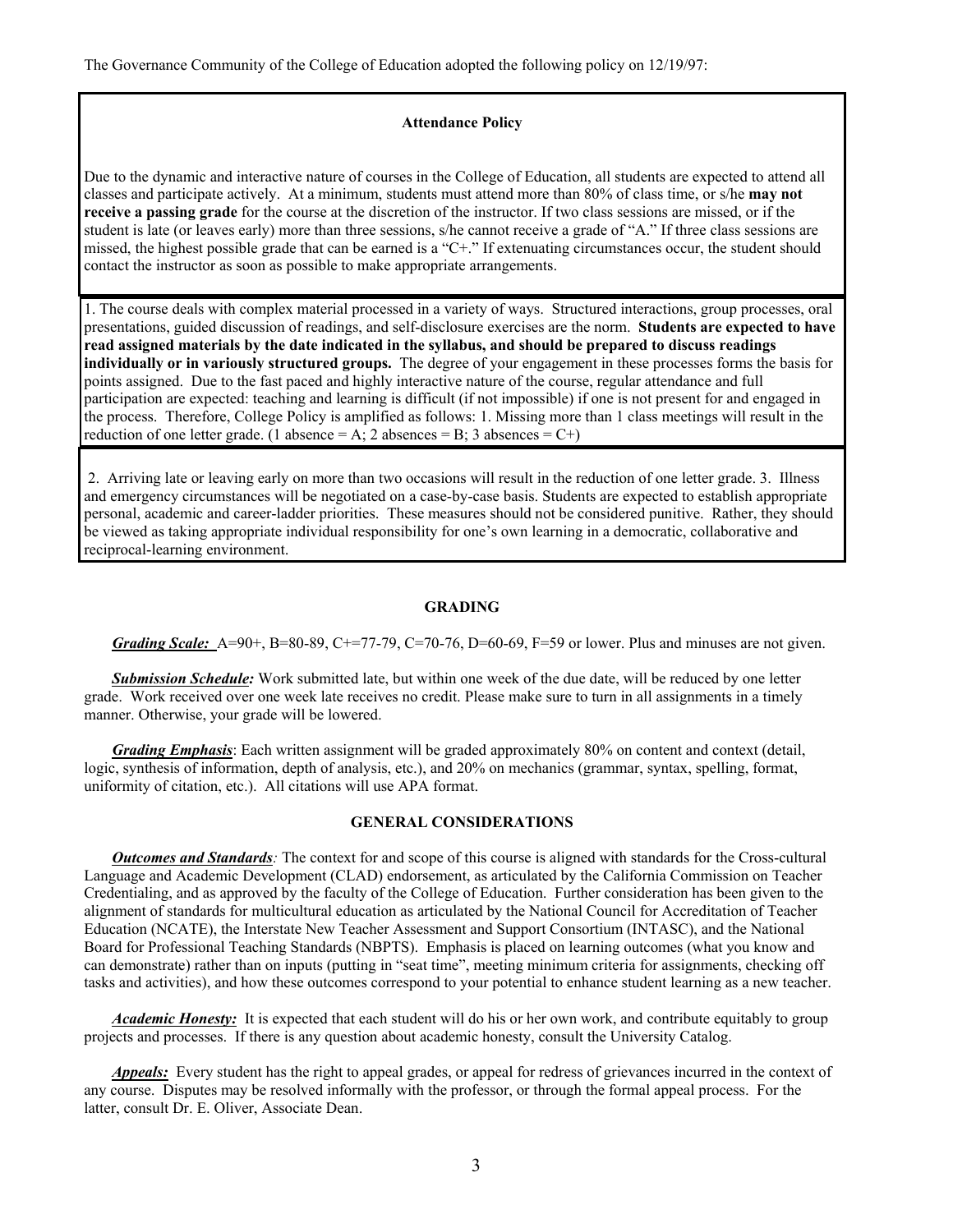*Ability:* Every student has the right to equitable educational consideration and appropriate accommodation. Students having differing ability (mobility, sight, hearing, documented learning challenges, first language/English as a second language) are requested to contact the professor at the earliest opportunity. Every effort will be made to accommodate special need. Students are reminded of the availability of Disabled Student Services, the Writing Center, technology assistance in the computer labs, and other student support services available as part of reasonable accommodation for special needs students.

### **REQUIRED TEXTS**

Peregoy, S. & Owen, F. (2001) *Reading, Writing, & Learning in ESL* (3rd Edition). Longman. Walter, T. (1996). *Amazing English*. USA: Addison Wesley. Course Reader: When available

#### **Recommended/Optional:**

Peréz, B. & Torres-Guzmán, M. (2002). *Learning in Two Worlds*. Allyn & Bacon. Choate, J. (2000). *Successful Inclusive Teaching*. *(3rd edition)* Allyn & Bacon. Crawford, J. (1999). *Bilingual education: History, politics, theory and practice (4<sup>th</sup> Edition).* Los Angeles, CA: Evaluation, Dissemination and Assessment Center, CSULA **NOTE:** All texts/readings MUST be brought to each appropriate class session.

### *Course Assignments:*

In this class, all students begin with 100 points. Points will be deducted from your total, based on the quality of the work you turn in for each assignment.

In addition, all students are expected to participate in class activities and demonstrate reflective learning. It is important that students are well prepared for course sessions by completing the readings and assignments scheduled before the class meeting. Unless otherwise negotiated with the instructor, all assignments are to be handed in on the due date. **Assignments not handed-in on due date will lose 10% of earned credit per day.** Assignments should be typed and double-spaced (including the class journal).

## **ASSIGNMENTS, DUE DATES, AND BEGINNING POINT VALUES**

### 1. Attendance and class participation 20 points 20 points

First is the expectation that you will attend all class sessions and participate actively in class activities, group and individual sharing, and discussions. Remember, if you miss three class sessions (or more), you will automatically lose between 30 and 40 points, dropping your grade to the C range, based on the COE attendance policy.

2. Interactive Journal (4 @ 5 points each) *(Due: )* 15 points

Interactive journals are a way for the professor to respond to your questions, reflections, insights, or concerns regarding course content. They also facilitate relationship between the student and professor. The professor will respond to your entry with a question to further your thinking. Begin your next entry, by answering this question.

This two page journal will be maintained every other week **(and turned in on Thursdays, first date Thursday )** and needs to include the following:

- A written summary and/or description of the topics discussed in class that reflects understanding of the key concepts. Both comments from professor and other students may be reflected in the journal.
- Meta-reflections and/or analysis of key concepts, particularly in terms of the connections that can be made between class discussions and teaching English language learners, with specific examples from student teaching experiences, school observations, or other personal experiences in diverse settings. It is critical that direct connections are made with teaching experiences in the form of anecdotes, case studies, or narratives.
	- The journal will be graded according to its comprehensiveness, insightful connections, and "deep understanding" of the issues. The class journal should address instructional concerns, school structures, teaching strategies, and school environments related to social justice and equity in diverse settings.

One point will be deducted for each paragraph over the two page limit.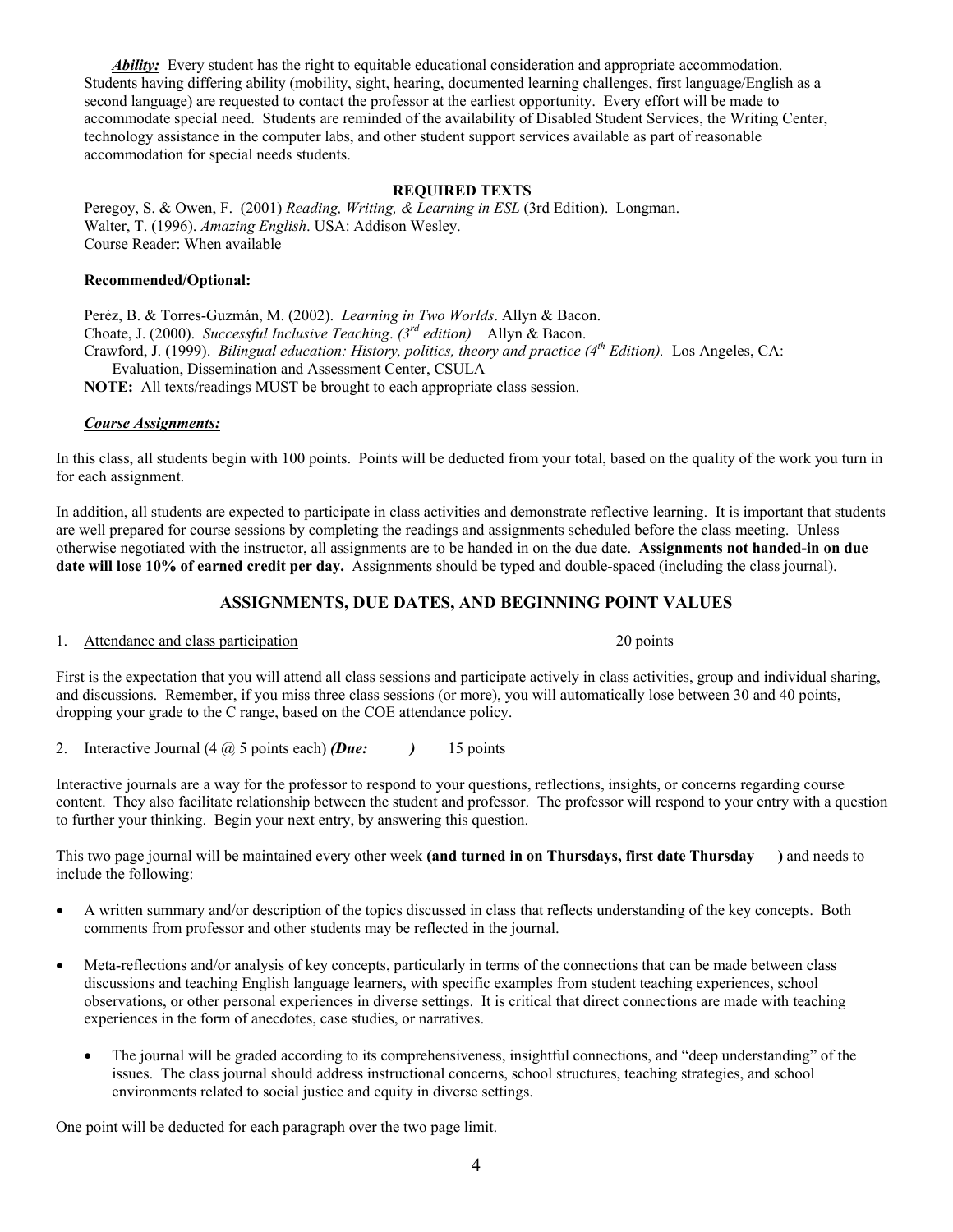## 3. Lesson Observation *(DUE: )* 10 points

- For this assignment you will follow an English learner or group of students at your student teaching/ convenient school site (if you are student teaching, this must be done at your school site).
- You will collect and document evidence of any instructional modifications made to provide comprehensible academic input for the student(s).
	- o As part of your write-up, you are to discuss how you would change the lesson/activity in light of the information and knowledge gained in the course. (Please note: If applicable, this lesson observation can be connected to the lesson observations that are being conducted for 521/522 or any other classes.)
- 4. Multicultural Literature Activity **(Due: )** (15 paper/ 5 poster)20 points

## **Critical Assessment Task (CATs)**

- With another person (NO EXCEPTIONS), you will have the opportunity to develop a multicultural literacy unit that will address appropriate literature selections reflecting multicultural perspectives for students in grades K-2 or 3-6. **USE THIS ASSIGNMNET AS A STEPPING STONE FOR YOUR FINAL UNIT. Refer** *to Amazing English* **for ideas.**
- Choose six powerful children's multicultural selections that should be the center of the curriculum for different times throughout the year.
- This plan should include an **outline of how the multicultural books will be used throughout the year** and a justification (explanation) of the selections made.
- At least three of the books must be bilingual (English and another language) with a brief discussion of how "primary language support" will be incorporated into the literacy unit.
- Write **one** detailed reading and writing lesson plan that will clearly delineate how every child will be successful by providing universal access to diverse students (e.g., gifted, English learners, special needs, non-readers, poor).

## **The format of the multicultural literature activity should include:**

- 1. Focus of the unit and brief summary of each book
- 2. Grade level this unit is appropriate for
- 3. Outline/plan of how the books will be used throughout the year.
- 4. Reading and writing lesson plan that will identify standards being covered.
- 5. Identify Assessment strategies: How you will determine students learned what you intended (how you will assess them)?
- 6. Primary language support component of the unit plan

## **Poster Sessions (20 minutes each)**

Tables will be set up to provide space for half the groups to present/display their Multicultural Literature Selection. Other class members will walk around and listen to the discussions on the different books selected.

Note: Dr. Alice Quiocho has developed an excellent website with a bibliography of children's literature and multicultural books that could be a great resource for you [\(http://www.csusm.edu/Quiocho\)](http://www.csusm.edu/Quiocho).

## 5. SDAIE UNIT PLAN **(Due: )** 25 points

## **Critical Assessment Task (CATs)**

Applying the SDAIE criteria discussed, include SDAIE activities in an integrated comprehensive unit of study (which may have some components of your MC Literature Activity).

- Does the lesson use visuals, manipulatives, realia, drama, or other techniques that would facilitate understanding?
- Does the lesson take into consideration the varying English proficiencies of language minority students?
- Do the lesson strategies incorporate group collaboration, cooperative learning activities, peer assistance, or other work-group techniques?
- Does the lesson incorporate the language and culture of language minority students?
- Is the curriculum reflected in the lesson challenging and not watered-down?
- Does the lesson include the 7-Intelligences and/or multiple modalities?
- Are the community/parents of English learners included in the unit of study?

You may work in a group of 2-4 students for this assignment. Group work is required and you may not change groups after once starting the project.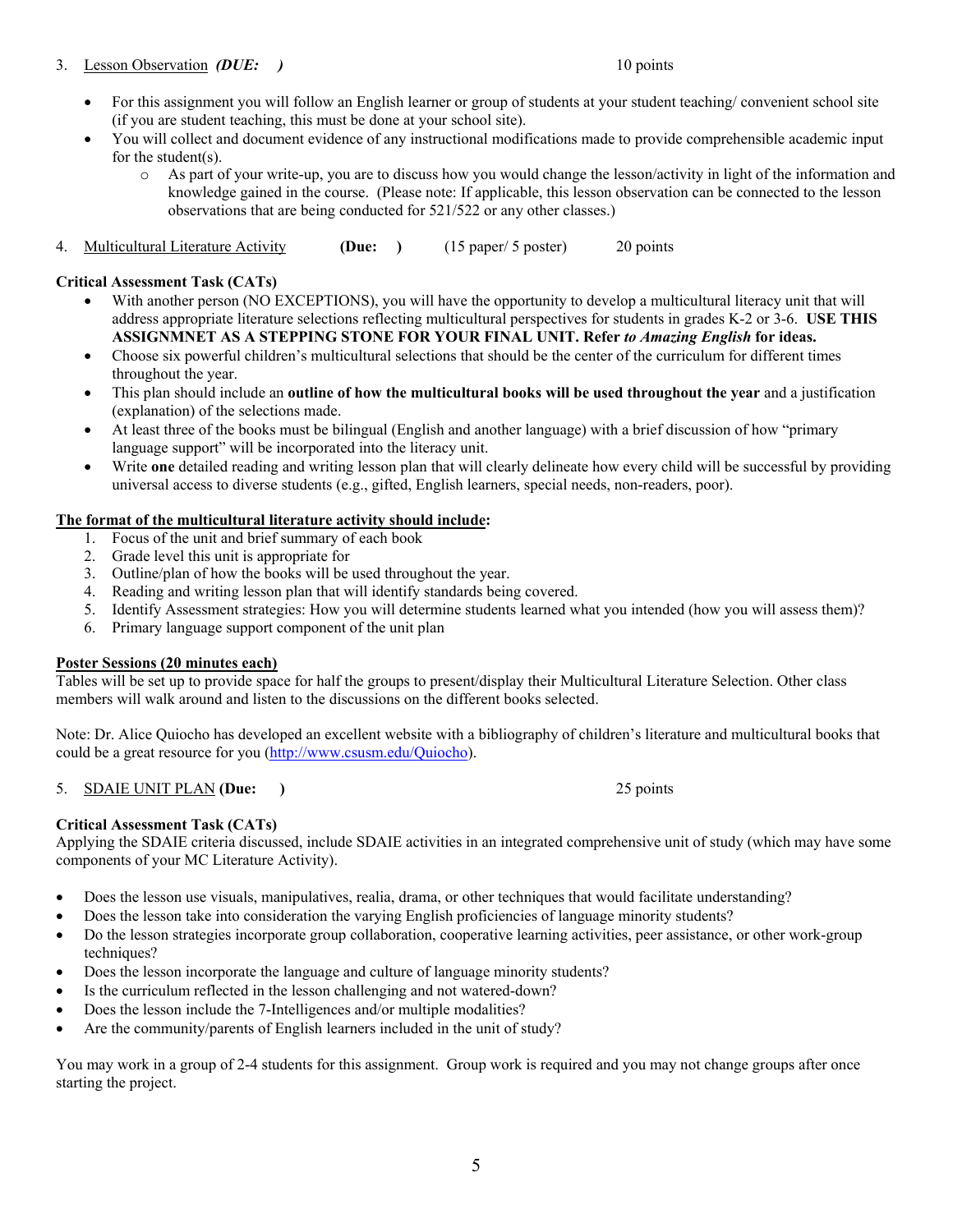## **Critical Assessment Task (CATs)**

- Using Power Point or some other form of technology, present a SDAIE component of your Unit Plan to the class. You will not teach the lesson, but, explain it and its value.
- Each group will have 20 minutes to present*.*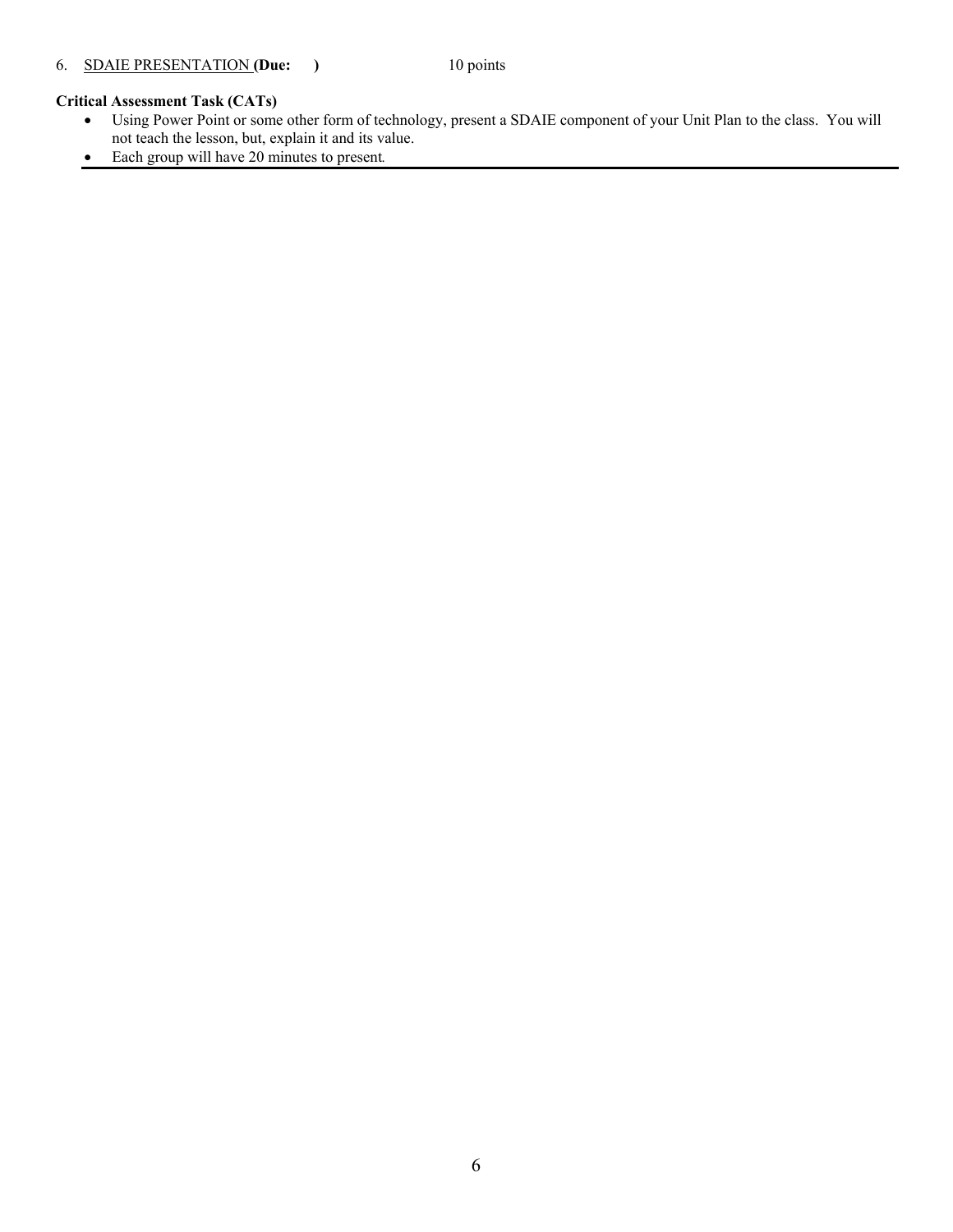## **SCORING RUBRICS**

## *SDAIE Unit Plan/Presentation – Scoring Rubric*

| Criteria                                                                               | <b>Developing</b>                                                                                                                                                                                                                                                                                      | <b>Nearly</b>                                                                                                                                                                                                                           | <b>Meets</b>                                                                                                                                                                                                                                                      | <b>Exceeds</b>                                                                                                                                                                                                                                           |
|----------------------------------------------------------------------------------------|--------------------------------------------------------------------------------------------------------------------------------------------------------------------------------------------------------------------------------------------------------------------------------------------------------|-----------------------------------------------------------------------------------------------------------------------------------------------------------------------------------------------------------------------------------------|-------------------------------------------------------------------------------------------------------------------------------------------------------------------------------------------------------------------------------------------------------------------|----------------------------------------------------------------------------------------------------------------------------------------------------------------------------------------------------------------------------------------------------------|
|                                                                                        |                                                                                                                                                                                                                                                                                                        | <b>Meets</b>                                                                                                                                                                                                                            |                                                                                                                                                                                                                                                                   |                                                                                                                                                                                                                                                          |
| TPE-1<br><b>Specific</b><br>pedagogical<br>skills for subject<br>matter<br>instruction | Candidates use<br>very traditional<br>and limited (e.g.,<br>lecture only)<br>pedagogical skills<br>for subject matter<br>instruction that<br>prevent<br>understanding of<br>information to<br>English learners                                                                                         | Candidates use<br>some specific<br>pedagogical skills<br>for subject matter<br>instruction, but<br>many English<br>learners do not<br>have access to the<br>content.                                                                    | Candidates use a<br>variety of specific<br>pedagogical skills<br>for subject matter<br>instruction to<br>English learners.                                                                                                                                        | The specific<br>pedagogical skills<br>for subject matter<br>instruction will<br>incorporate the<br>level of<br>proficiency in<br>English and the<br>primary language.                                                                                    |
| TPE-3<br>Interpretation<br>and use of<br>assessments                                   | Candidates<br>understand and use<br>primarily<br>traditional<br>assessments<br>strategies with<br>English learners.                                                                                                                                                                                    | Candidates<br>understand and<br>use some informal<br>and formal<br>assessments to<br>determine<br>progress and plan<br>instruction for<br>English learners.                                                                             | Candidates<br>understand and<br>use a variety of<br>informal and<br>formal<br>assessments to<br>determine<br>progress and plan<br>instruction for<br>English learners.                                                                                            | Assessments will<br>also incorporate<br>English learners'<br>levels of<br>proficiency in<br>English and the<br>primary language<br>to develop and<br>modify instruction<br>accordingly.                                                                  |
| TPE-4<br><b>Making content</b><br>accessible                                           | Candidates use<br>mostly traditional<br>instructional<br>practices that do<br>not provide<br>English learners<br>access to content.                                                                                                                                                                    | Candidates use<br>some instructional<br>practices, but few<br>English learners<br>have access to<br>content.                                                                                                                            | Candidates use a<br>variety of<br>instructional<br>practices to make<br>content accessible<br>to English<br>learners.                                                                                                                                             | All students have<br>access to content,<br>including non-<br>readers and<br>students with<br>varying levels of<br>English<br>proficiency.                                                                                                                |
| TPE-5<br><b>Student</b><br><b>Engagement</b>                                           | Candidates are<br>mostly concerned<br>about covering<br>content to English-<br>only speakers,<br>makes little effort<br>to communicate<br>objectives to EL,<br>understanding is<br>unlikely,<br>instruction does<br>not consider<br>student level of<br>English<br>proficiency and<br>primary language | Candidates of<br>English learners<br>communicate<br>some objectives<br>clearly,<br>understanding is<br>partial, progress is<br>undetermined,<br>instruction is<br>sometimes<br>adjusted, and<br>community<br>resources are<br>untapped. | Candidates of<br>English learners<br>clearly<br>communicate<br>objectives, ensure<br>understanding,<br>monitors progress,<br>adjust instruction<br>according to level<br>of English<br>proficiency and<br>primary language,<br>and use<br>community<br>resources. | All students are<br>engaged in the<br>academic<br>program, know<br>objectives of<br>lessons,<br>understand key<br>concepts, are<br>aware of their<br>progress, and their<br>home language<br>and culture are<br>part of the<br>classroom<br>environment. |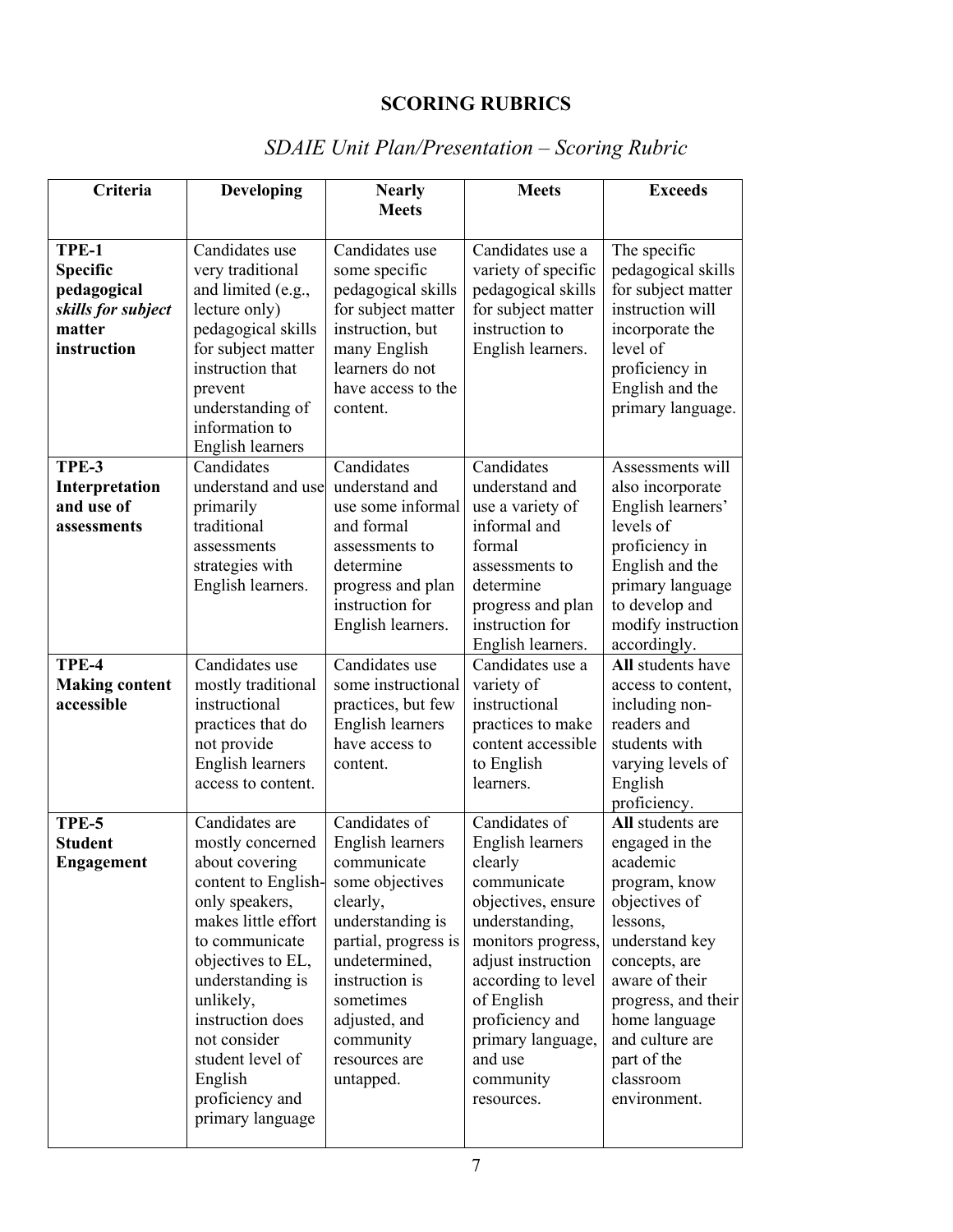| TPE-7           | Candidates know    | Candidates know   | Candidates know   | Candidates know    |
|-----------------|--------------------|-------------------|-------------------|--------------------|
| <b>Teaching</b> | and can apply few  | many pedagogical  | and can apply     | and can apply      |
| <b>English</b>  | of the pedagogical | theories.         | pedagogical       | pedagogical        |
| learners        | theories.          | principles, and   | theories.         | theories.          |
|                 | principles, and    | instructional     | principles, and   | principles, and    |
|                 | instructional      | practices for     | instructional     | instructional      |
|                 | practices for      | English learners, | practices for     | practices for      |
|                 | English learners.  | but cannot apply  | comprehensive     | comprehensive      |
|                 | English learners   | them in a         | instruction of    | instruction of     |
|                 | do not             | comprehensive     | English learners. | <b>ALL</b> English |
|                 | comprehend key     | manner.           |                   | learners.          |
|                 | academic concepts  |                   |                   |                    |
|                 | and ideas.         |                   |                   |                    |

| SDAIE Unit Plan/Presentation - Scoring Rubric (Continued) |  |  |
|-----------------------------------------------------------|--|--|
|                                                           |  |  |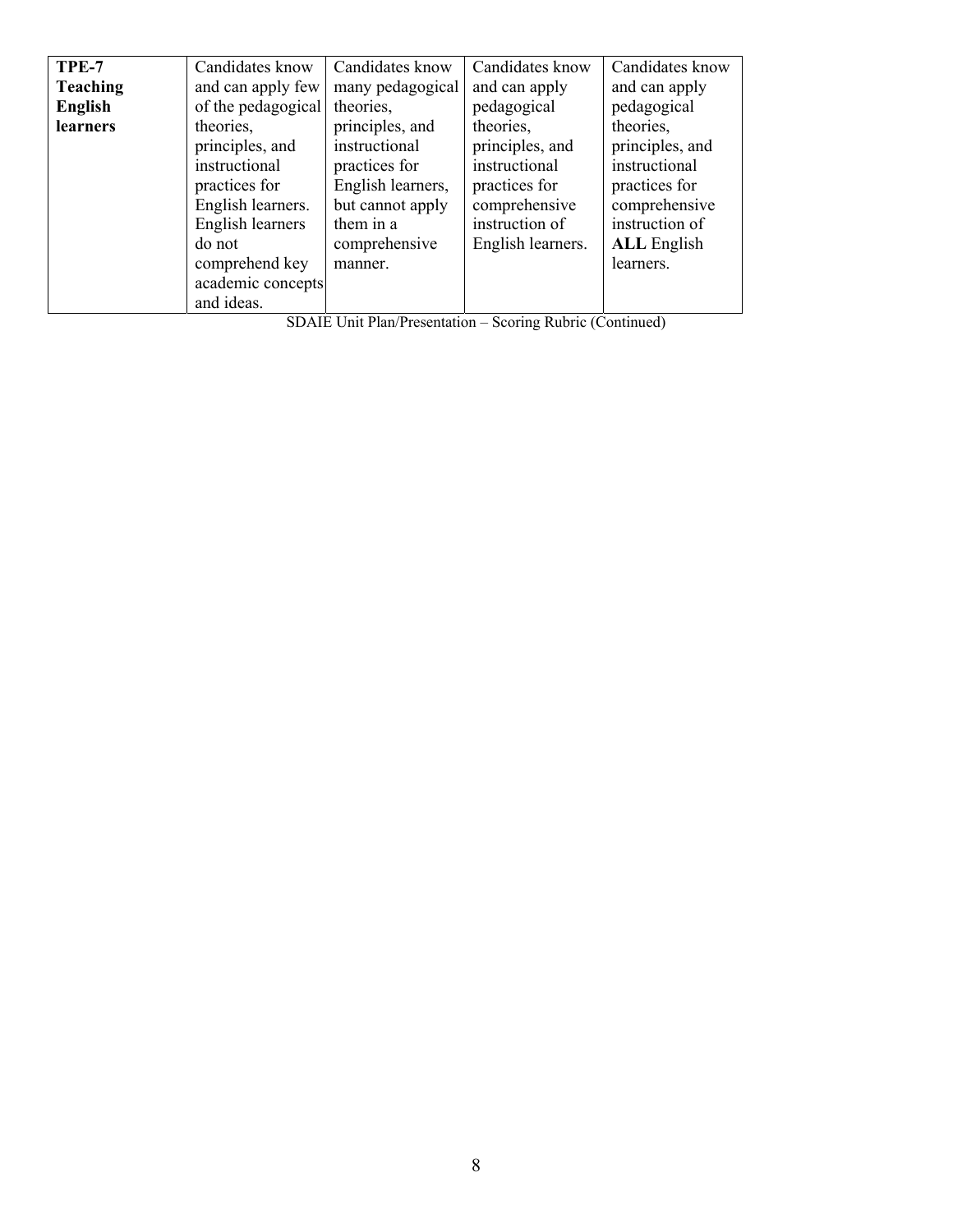| Criteria          | <b>Developing</b>                  | <b>Nearly</b>         | <b>Meets</b>         | <b>Exceeds</b>             |
|-------------------|------------------------------------|-----------------------|----------------------|----------------------------|
|                   |                                    | <b>Meets</b>          |                      |                            |
|                   |                                    |                       |                      |                            |
| TPE-4             | Teacher candidate                  | Candidates can        | Candidates are able  | Candidates can             |
| <b>Making</b>     | is unable to                       | partially determine   | to determine if      | apply pedagogical          |
| <b>Content</b>    | determine if lesson                | if lesson observed    | lesson observed      | theories, principles,      |
| <b>Accessible</b> | observed is                        | is consistent with    | makes content        | and instructional          |
|                   | consistent with                    | pedagogical           | accessible to        | practices for              |
|                   | pedagogical                        | theories, principles, | students with        | making content             |
|                   | theories, principles,              | and instructional     | different levels of  | accessible to all          |
|                   | and instructional                  | practices for         | proficiency in       | English learners by        |
|                   | practices for                      | making content        | English and          | offering appropriate       |
|                   | making content                     | accessible to         | primary language.    | suggestions.               |
|                   | accessible to                      | English learners.     |                      |                            |
| TPE-5             | English learners.<br>Candidates of | Candidates of         | Candidates of        | <b>Teachers candidates</b> |
| <b>Student</b>    | English learners are               | English learners are  | English learners are | can confirm that the       |
| <b>Engagement</b> | unaware if lesson                  | not always certain    | able to determine if | lesson observed            |
|                   | observed engages                   | if lesson observed    | lesson observed      | engages ALL                |
|                   | students or is                     | clearly               | clearly              | English learners in        |
|                   | appropriate for the                | communicates          | communicates         | the academic               |
|                   | levels of English                  | objectives, ensures   | objectives, ensures  | program; and               |
|                   | proficiency and                    | understanding,        | understanding,       | students know              |
|                   | primary language.                  | monitors progress,    | monitors progress,   | objectives,                |
|                   |                                    | adjusts instruction   | adjusts instruction  | understand key             |
|                   |                                    | according to levels   | according to levels  | concepts, are aware        |
|                   |                                    | of English            | of English           | of their progress,         |
|                   |                                    | proficiency and       | proficiency and      | and their home             |
|                   |                                    | primary language,     | primary language,    | language and               |
|                   |                                    | and incorporates      | and incorporates     | culture are part of        |
|                   |                                    | community             | community            | the classroom              |
|                   |                                    | resources             | resources            | environment.               |
|                   |                                    | appropriately.        | appropriately.       |                            |

# *Lesson Observation – Scoring Rubric*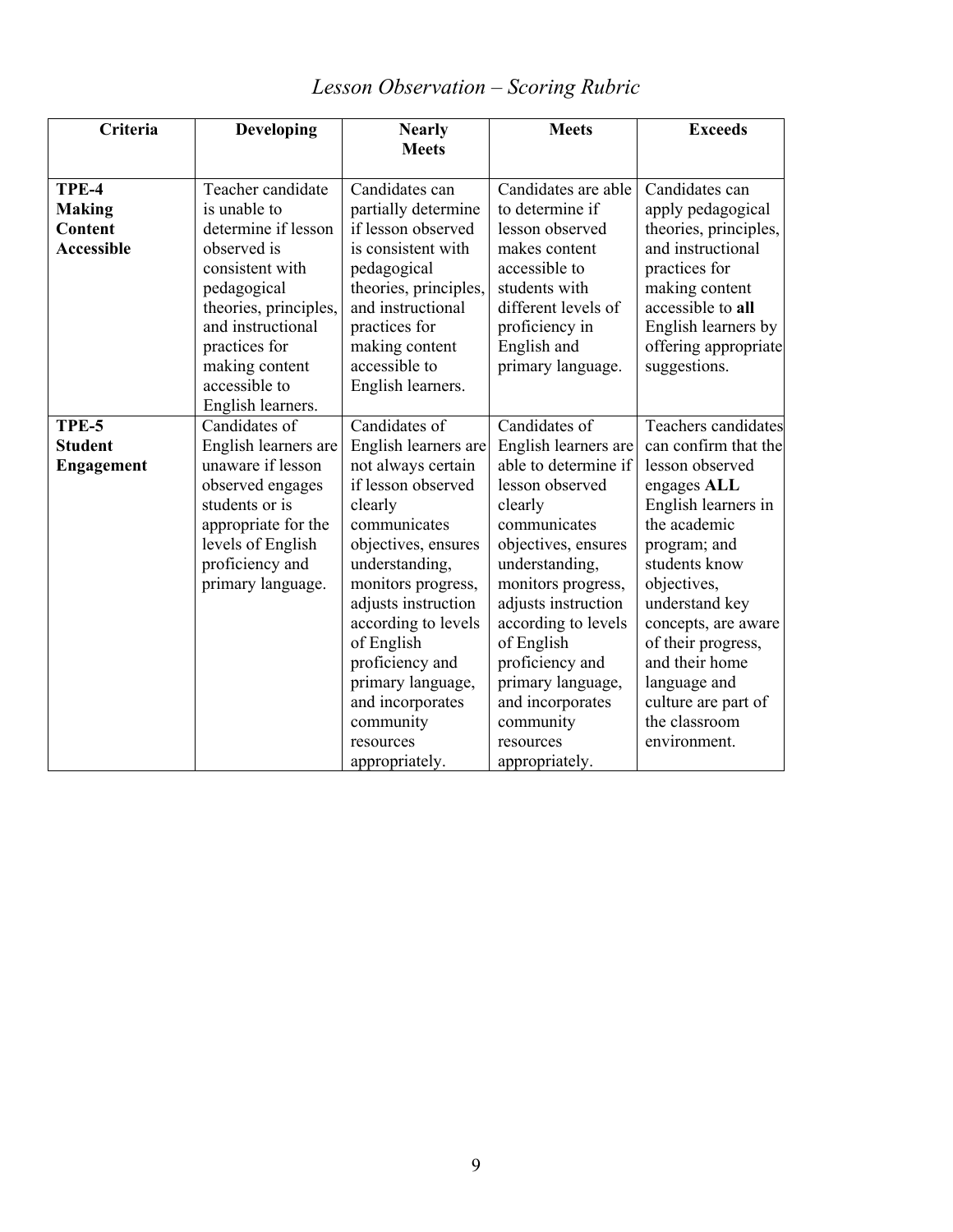# *Multicultural Literacy Unit – Scoring Rubric*

| Criteria                                                      | Developing                                                                                                                                                                 | <b>Nearly</b><br><b>Meets</b>                                                                                                                                                                                                                                                                                              | <b>Meets</b>                                                                                                                                                                                                                                                                                                                                                                | <b>Exceeds</b>                                                                                                                                                                                                                                                                                                                              |
|---------------------------------------------------------------|----------------------------------------------------------------------------------------------------------------------------------------------------------------------------|----------------------------------------------------------------------------------------------------------------------------------------------------------------------------------------------------------------------------------------------------------------------------------------------------------------------------|-----------------------------------------------------------------------------------------------------------------------------------------------------------------------------------------------------------------------------------------------------------------------------------------------------------------------------------------------------------------------------|---------------------------------------------------------------------------------------------------------------------------------------------------------------------------------------------------------------------------------------------------------------------------------------------------------------------------------------------|
| TPE-4<br><b>Making</b><br><b>Content</b><br><b>Accessible</b> | Candidates use<br>mostly traditional<br>instructional<br>practices that deny<br>access to the<br>content to non-<br>readers and English<br>learners.                       | Candidates use<br>some instructional<br>practices to make<br>multicultural<br>literature books<br>accessible, but few<br>non-readers and<br>English learners<br>have access to<br>content.                                                                                                                                 | Candidates use a<br>variety of<br>instructional<br>practices to make<br>multicultural<br>literature selections<br>accessible to<br>diverse students.                                                                                                                                                                                                                        | All students have<br>access to the<br>content of<br>multicultural<br>literature books,<br>including non-<br>readers and<br>students with<br>varying levels of<br>English<br>proficiency                                                                                                                                                     |
| TPE-7<br><b>Teaching English</b><br><b>Learners</b>           | Multicultural<br>literature books are<br>not authentic, do<br>not reflect the<br>diversity in schools,<br>and the primary<br>language of<br>students is not<br>considered. | Candidates select<br>some authentic<br>multicultural books,<br>primary language is<br>not included or not<br>well translated,<br>reading and writing<br>activities are<br>inappropriate for<br>levels of<br>proficiency in<br>English and<br>primary language,<br>and assessments are<br>non-existent or<br>inappropriate. | Candidates select<br>authentic<br>multicultural<br>literature books that<br>reflect diversity of<br>the classroom, to<br>include the primary<br>language of English<br>learners, develop<br>reading and writing<br>instructional<br>activities<br>appropriate for<br>levels of<br>proficiency in<br>English and<br>primary language,<br>and create relevant<br>assessments. | Teaching<br>candidates include<br>justification for the<br>selection and<br>purpose of each<br>book, taking into<br>account the varying<br>learning and social<br>needs of individual<br>students or groups<br>in their own<br>classroom. Writing<br>and reading<br>activities meet the<br>academic and social<br>needs of all<br>students. |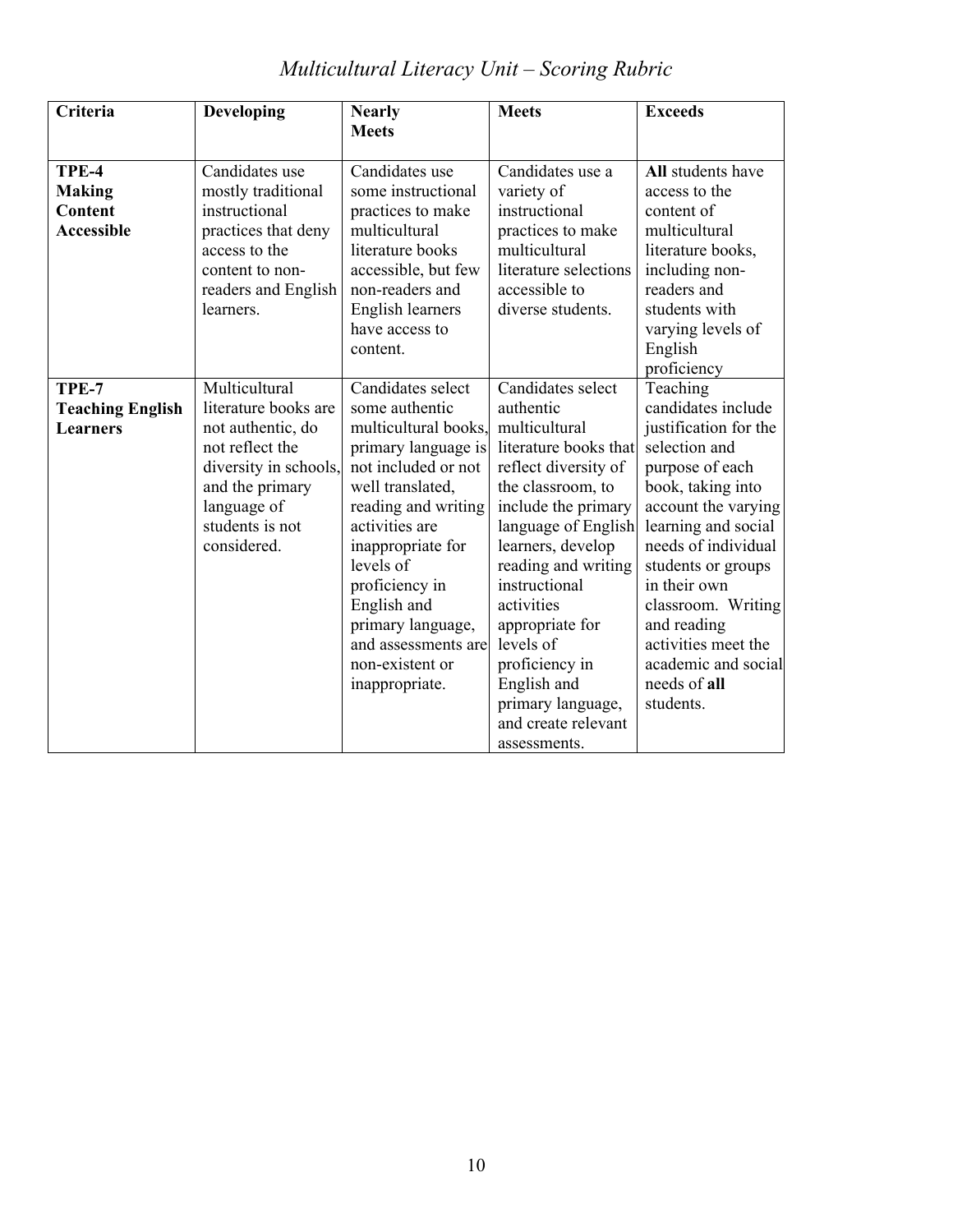# *Interactive Journal – Scoring Rubric*

| Criteria                                            | <b>Developing</b>                                                                                                                                                                                                                   | <b>Nearly</b><br><b>Meets</b>                                                                                                                                                                                                                     | <b>Meets</b>                                                                                                                                                                                                                                    | <b>Exceeds</b>                                                                                                                                                                                                                                          |
|-----------------------------------------------------|-------------------------------------------------------------------------------------------------------------------------------------------------------------------------------------------------------------------------------------|---------------------------------------------------------------------------------------------------------------------------------------------------------------------------------------------------------------------------------------------------|-------------------------------------------------------------------------------------------------------------------------------------------------------------------------------------------------------------------------------------------------|---------------------------------------------------------------------------------------------------------------------------------------------------------------------------------------------------------------------------------------------------------|
| TPE-4<br><b>Making</b><br><b>Content Accessible</b> | Although there is<br>some<br>understanding of<br>theory and<br>practice,<br>candidates are<br>unable to<br>demonstrate in<br>their written<br>reflections access<br>to content for Els.                                             | Candidates<br>apply some<br>theories and<br>practice in<br>writing that<br>likely will<br>provide access<br>to content for<br>EL <sub>s.</sub>                                                                                                    | Candidates<br>apply theories<br>and practice to<br>demonstrate<br>how Els will<br>have access to<br>content as they<br>reflect in<br>writing on the<br>major ideas,<br>concepts, and<br>topics<br>discussed in<br>class and<br>readings.        | Candidates<br>application of<br>theory and<br>practice<br>demonstrate in<br>the reflective<br>writing access to<br>content for all<br>students                                                                                                          |
| TPE-7<br><b>Teaching English</b><br><b>Learners</b> | Candidates<br>demonstrate in<br>their interactive<br>journals that they<br>know and can<br>apply few<br>pedagogical<br>theories,<br>principles, and<br>instructional<br>practices for<br>comprehensive<br>instruction of<br>English | Candidates<br>demonstrate in<br>their interactive<br>journals that<br>they know and<br>can apply some<br>pedagogical<br>theories,<br>principles, and<br>instructional<br>practices for<br>comprehensive<br>instruction of<br>English<br>learners. | Candidates<br>demonstrate in<br>their<br>interactive<br>journals that<br>they know and<br>can apply<br>pedagogical<br>theories,<br>principles, and<br>instructional<br>practices for<br>comprehensive<br>instruction of<br>English<br>learners. | Candidates<br>demonstrate in<br>their interactive<br>journals that they<br>know and can<br>apply<br>pedagogical<br>theories,<br>principles, and<br>instructional<br>practices for<br>comprehensive<br>instruction of<br><b>ALL</b> English<br>learners. |